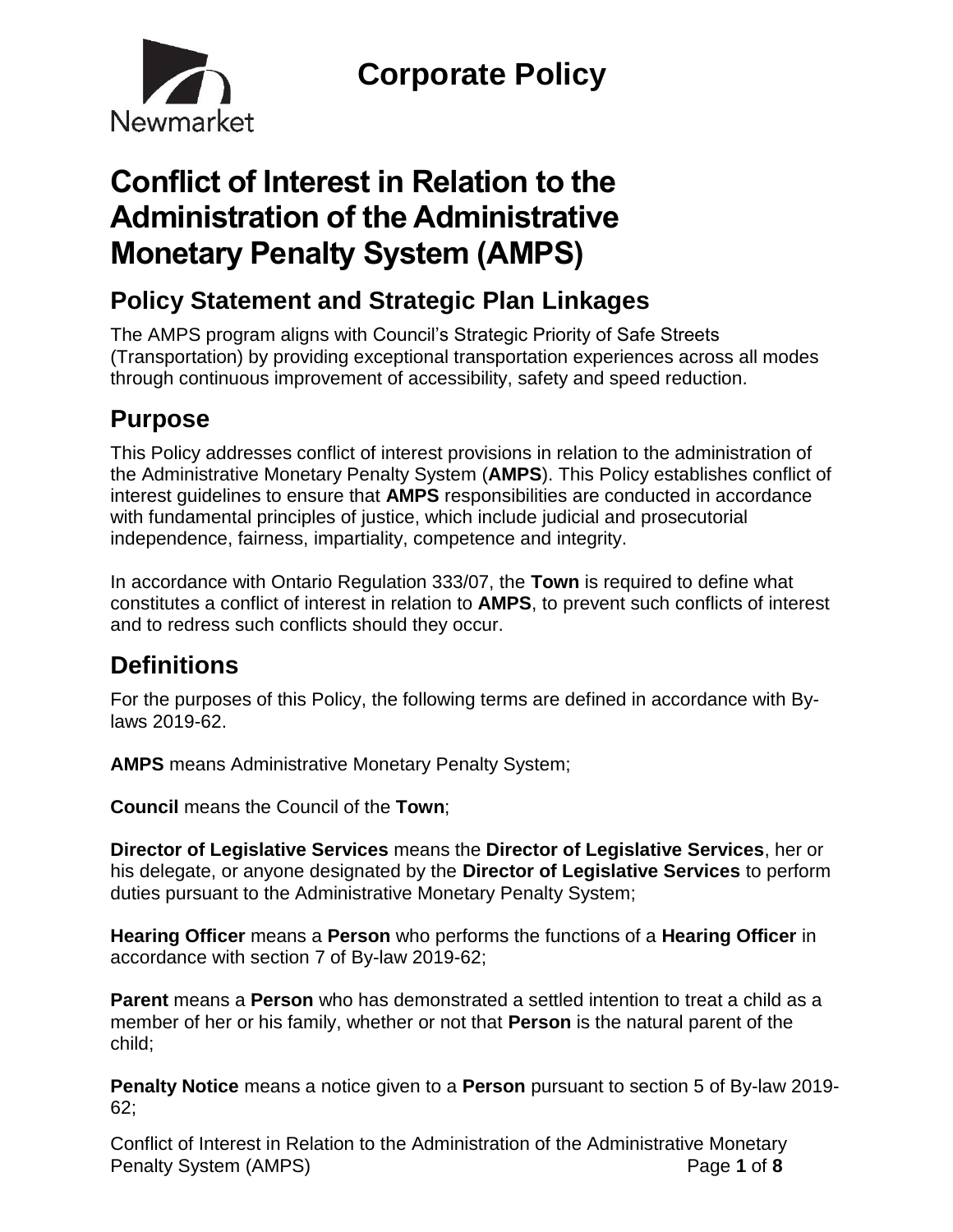**Person** includes an individual or a business name, sole proprietorship, corporation, partnership, or limited partnership, or an authorized representative thereof, whose name appears on the vehicle permit as provided by the Ontario Ministry of Transportation. If the vehicle permit consists of a vehicle portion and licence plate portion, and different **Persons** are named on each portion, the **Person** whose name appears on the licence plate portion, as provided by the Ontario Ministry of Transportation, is the **Person** for the purposes of this Policy;

**Relative** includes any of the following **Person**s:

- (i) spouse, common-law partner, or any **Person** with whom the **Person** is living as a spouse outside of marriage;
- (ii) **Parent** or legal guardian;
- (iii) child, including a step-child and grandchild;
- (iv) siblings and children of siblings;
- (v) aunt, uncle, niece and nephew;
- (vi) in-laws, including mother, father, sister, brother, daughter and son; or
- (vii) any **Person**, including but not limited to a dependant, who lives with the **Person** on a permanent basis.

**Hearing Review** means the process set out in section 7 of By-law 2019-62;

**Screening Review** means the process set out in section 6 of By-law 2019-62;

**Screening Decision** means a notice which contains the decision of a **Screening Officer**, delivered in accordance with Section 6 of By-law 2019-62;

**Screening Officer** means a **Person** who performs the functions of a **Screening Officer**  in accordance with section 6 of By-law 2019-62.

**Town** means The Corporation of the Town of Newmarket;

# **Provisions**

#### **1. Application**

This Policy applies to all **Screening Officers**, **Hearing Officers** and all Town officials and staff involved in the administration of **AMPS**.

Conflict Of Interest In Relation To The Administration Of The Administrative Monetary Penalty System (AMPS) Page **2** of **8**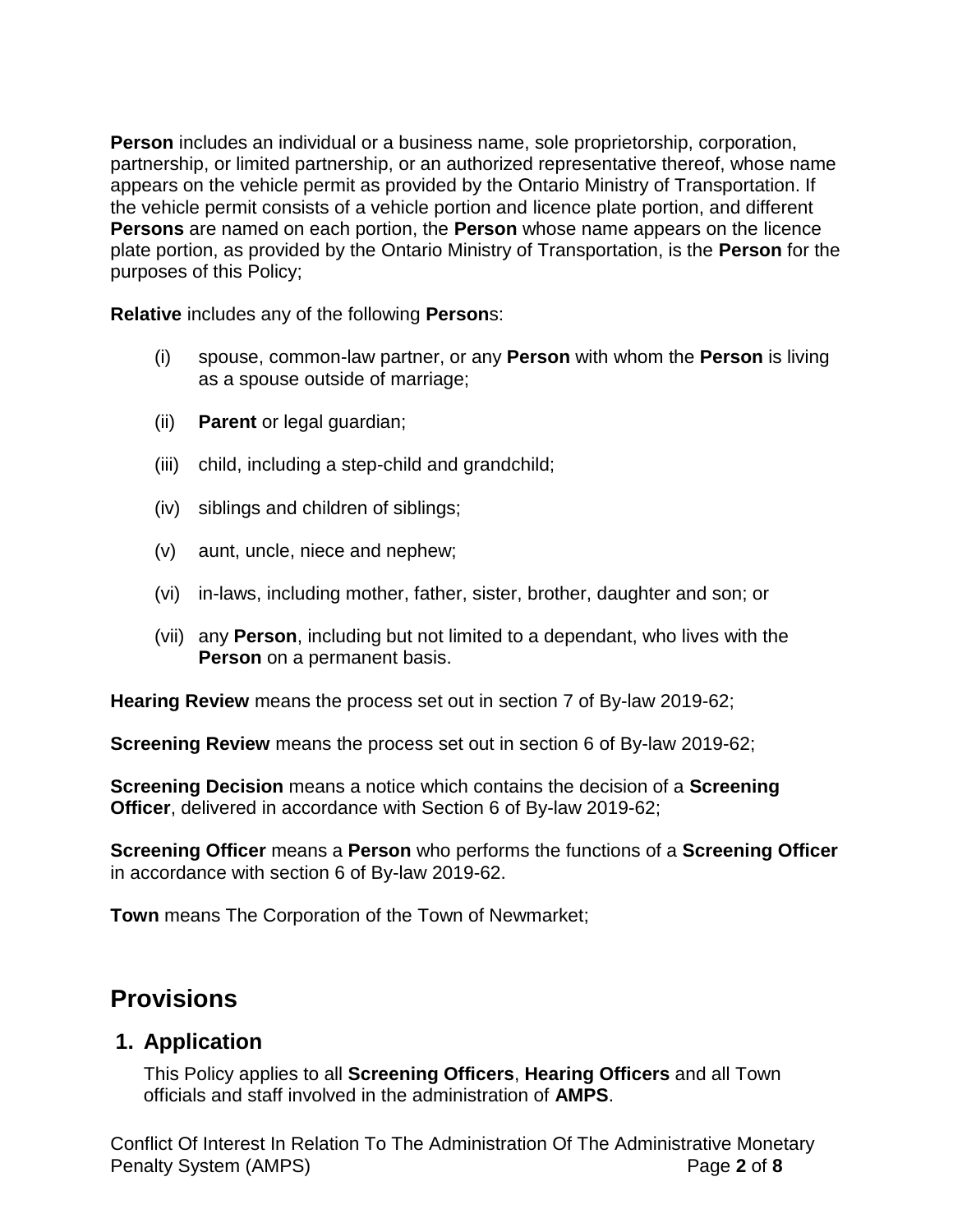For Town staff engaged in the administration of **AMPS**, the Employee Code of Conduct, and any successor policy, shall also apply in regard to the activities of an employee in the administration of **AMPS**.

In regard to Members of **Council**, this Policy should be read and interpreted within the context of prevailing Provincial legislation (i.e., Municipal Conflict of Interest Act) and the Council Code of Conduct, including its related policies, procedures and guidelines.

### **2. Appointment of Screening Officers and Hearing Officers**

By-law 2019-62 sets out the rules regarding the appointment of **Screening Officers** and **Hearing Officers** and preference shall be given to candidates with knowledge and experience in administrative law and with demonstrated ethical and sound judgment.

**Screening Officers** are individuals appointed by the **Director of Legislative Services** to conduct **Screening Reviews** in the public interest.

**Hearing Officers** are individuals appointed the **Director of Legislative Services** to conduct **Hearing Reviews** in the public interest.

#### **2.1 The following individuals are not eligible for appointment as a Screening Officer or Hearing Officer**:

- (a) a Member of **Council** or a **Relative** of a Member of **Council**.
- (b) an individual indebted to the **Town** other than:
	- (i) in respect of current real property taxes; or
	- (ii) pursuant to an agreement with the **Town**, where the individual is in compliance with the terms thereof; and
- (c) in the case of a **Hearing Officer**, an employee of the **Town**.

### **3. Conflict of Interest**

A conflict of interest arises where a **Screening Officer**, **Hearing Officer** or Town staff involved in the administration of **AMPS** has a personal or business interest that conflicts, might conflict, or may be perceived to conflict with the interests of the proper administration of **AMPS**. A conflict of interest includes a pecuniary or nonpecuniary, actual, perceived or potential conflict and could arise in relation to personal or business matters including:

(a) directorships or employment;

Conflict Of Interest In Relation To The Administration Of The Administrative Monetary Penalty System (AMPS) Page **3** of **8**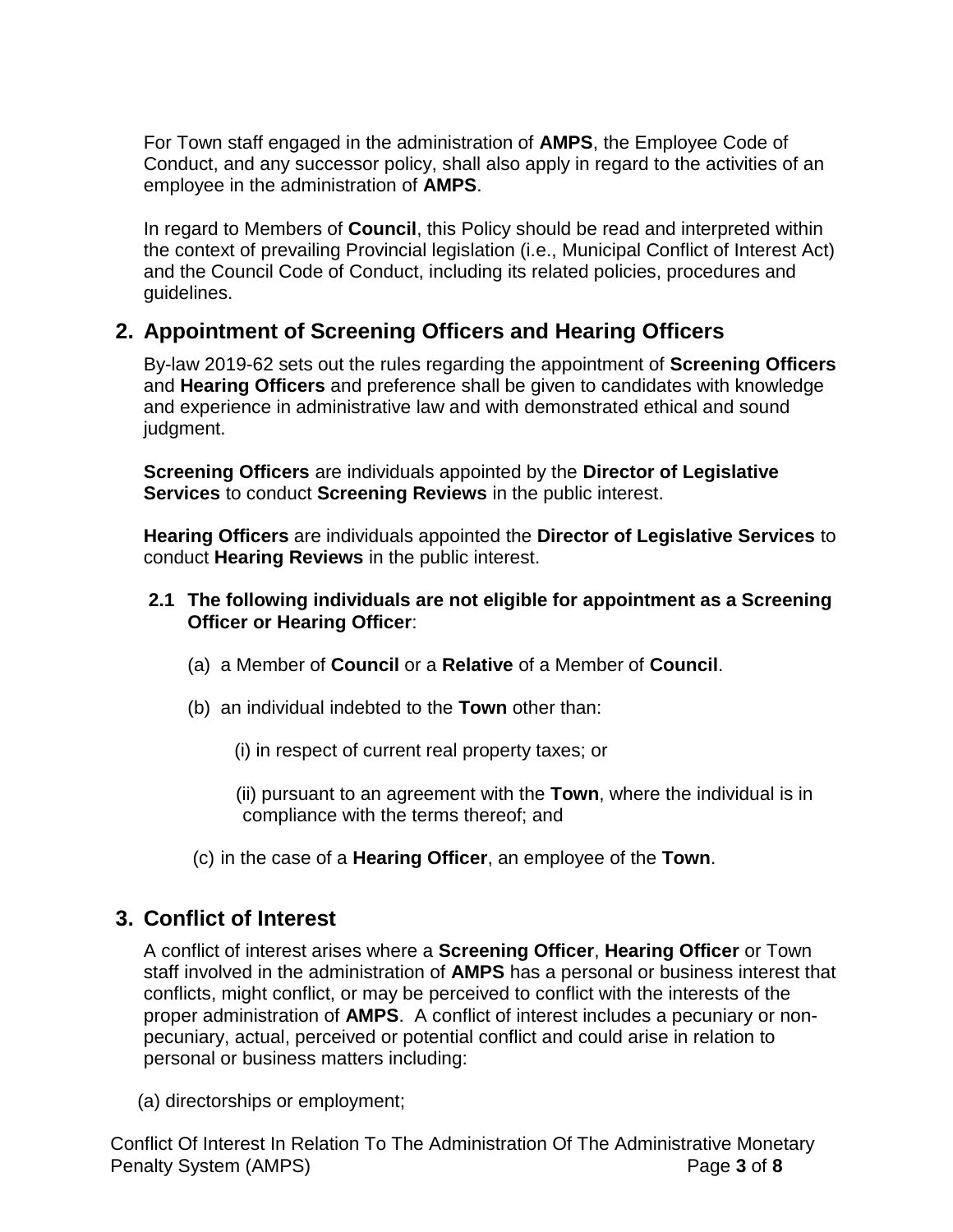- (b) interests in business enterprises or professional practices;
- (c) share ownership or beneficial interests in trusts;
- (d) professional or personal associations with a **Person**;
- (e) professional associations or relationships with other organizations; and
- (f) Personal associations with other groups or organizations, or family relationships including Relatives.

**Screening Officers** must be and appear to be impartial at all times. It is inappropriate for a **Screening Officer** to review a **Penalty Notice** for a personal or business acquaintance or **Relative**.

**Hearing Officers** are obligated to conduct **Hearing Reviews** in an impartial manner. **Hearing Officers**, in conducting a **Hearing Review**, are bound by the Statutory Powers and Procedures Act, as well as bound by general administrative common law principles (i.e., procedural fairness, natural justice, impartial and unbiased decision making, etc.). **Hearing Officers** must be and appear to be impartial at all times. It is inappropriate for a **Hearing Officer** to review a Screening Decision for a personal or business acquaintance or **Relative**.

Every **Screening Officer**, **Hearing Officer** and Town employee involved in the administration of **AMPS**, must disclose to the **Director of Legislative Services** any obligation, commitment, relationship or interest that could conflict with or may be perceived to conflict with their duties to or interests in the administration of **AMPS**.

Additionally, a **Screening Officer** or **Hearing Officer** shall not represent any **Person** at a **Screening Review** or **Hearing Review**.

## **4. Conduct of Screening Officers and Hearing Officers All Screening Officers and Hearing Officers shall:**

- (a) both be and appear to be independent, impartial, and unbiased;
- (b) avoid all conflicts of interest, whether real or perceived, and are responsible for promptly taking appropriate steps to disclose, resolve, or obtain advice with respect to such conflicts when they arise;
- (c) not be influenced by partisan interests, public opinion, or by fear of criticism;
- (d) not use their title and position to promote their own interests or the interests of others;

Conflict Of Interest In Relation To The Administration Of The Administrative Monetary Penalty System (AMPS) Page **4** of **8**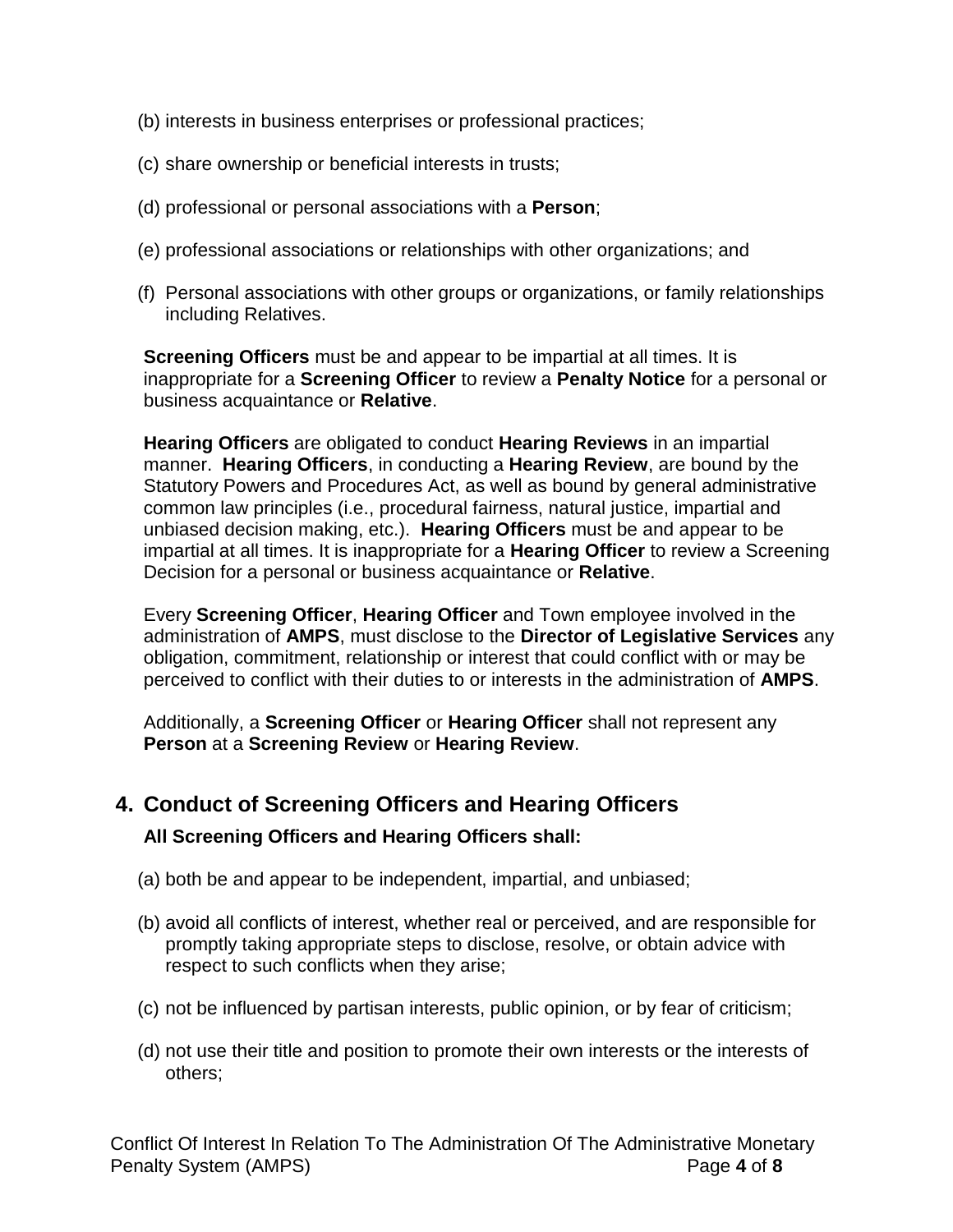- (e) discharge their duties in accordance with the law, **Town** by-laws and **AMPS** policies, procedures and guidelines;
- (f) maintain and upgrade their knowledge and competence through their work, by participating in training and education courses and by seeking guidance from their colleagues and the **Town**, as required;
- (g) remain up to date on changes in the law, **Town** by-laws, policies and procedures relevant to their function;
- (h) act with integrity, as they are subject to ongoing public scrutiny; respect and comply with the law and conduct themselves at all times in a manner that promotes public confidence in the integrity and impartiality of **AMPS**;
- (i) approach their duties in a calm and courteous manner when dealing with the public and others and present and conduct themselves in a manner consistent with the integrity of **AMPS** and their appointment;
- (j) convey their decisions in plain language;
- (k) safeguard the confidentiality of information that comes to them by virtue of their work and not disclose that information except as required by law;
- (l) in discharging their duties, treat those with whom they deal with in a respectful and tolerant manner regardless of the gender, sexual orientation, race, religion, culture, language, mental abilities, or physical abilities of those **Persons**;
- (m) refrain from openly and publicly criticizing the administration of **AMPS** or the conduct of others, including Members of **Council**, **Town** employees. **Screening Officers** and **Hearing Officers** shall acknowledge that only the **Director of Legislative Services** may speak publicly on behalf of the Town's **AMPS** program. Any criticisms, suggestions or concerns related to **AMPS** shall be communicated through appropriate channels;
- (n) deal with the matters that come before them in a timely manner and make themselves accessible to those requiring their services; and
- (o) not knowingly exercise a power or function for which they have not been trained or designated.

#### **5. Preventing Conflict of Interest**

The keys to preventing conflicts of interest are identification, disclosure and withdrawal from the power of decision with respect to a **Screening Review** or **Hearing Review**. The need for identification, disclosure and withdrawal from a power of decision applies to any real, potential or perceived conflict of interest.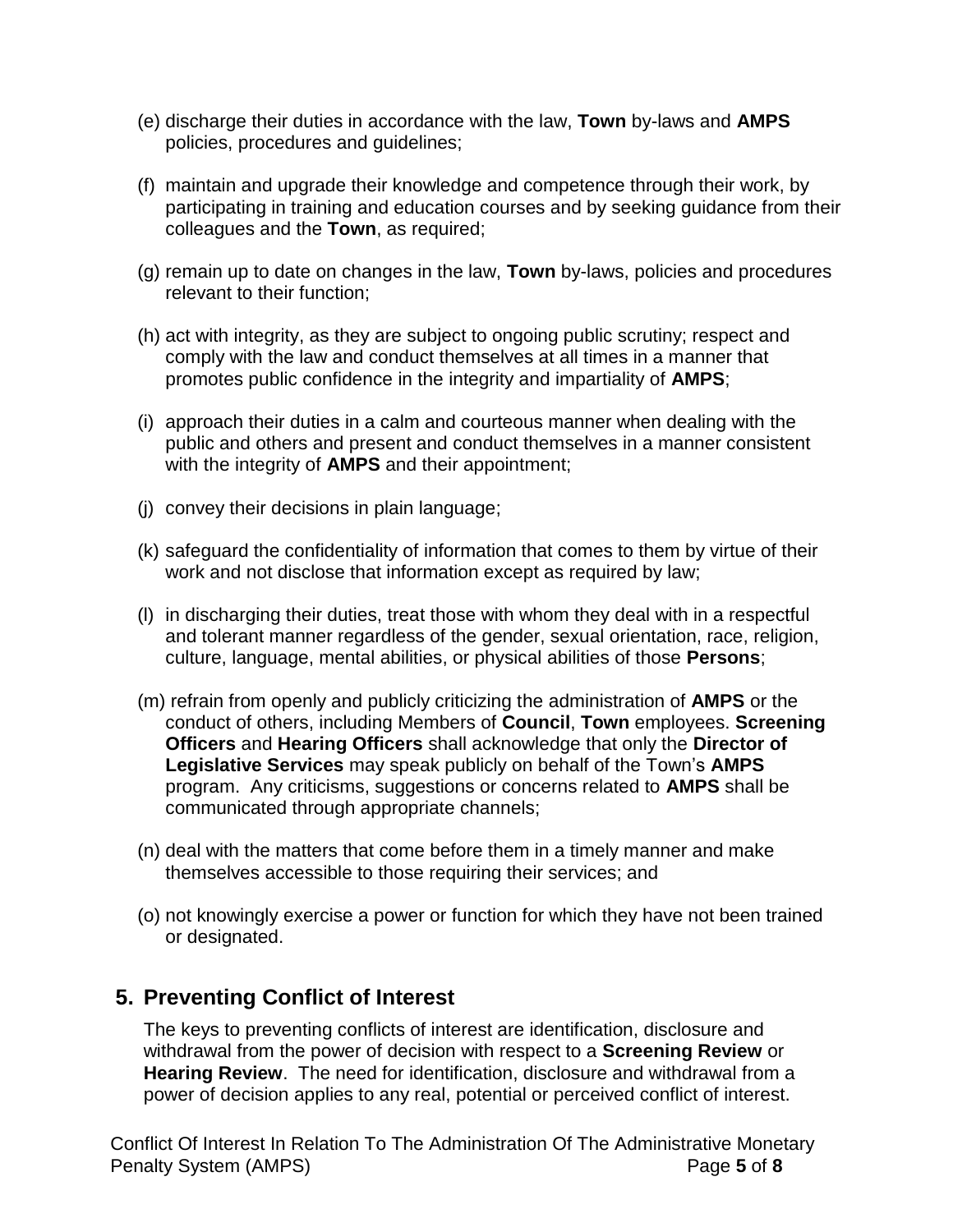#### **5.1 Disclosure**

If a **Screening Officer** or **Hearing Officer** becomes aware of any real, perceived or potential conflict of interest in regard to a review of a **Penalty Notice** or **Screening Decision**, as the case may be, the **Screening Officer** or **Hearing Officer** shall notify the **Director of Legislative Services**, or designate, of the conflict of interest and:

- (a) in the case of a scheduled review of a **Penalty Notice** or **Screening Decision** that has not yet commenced, request another **Screening Officer** or **Hearing Officer** to conduct the review to avoid actual, perceived or potential conflict of interest; or
- (b) in the case of a review of a **Penalty Notice** or **Screening Decision** that has commenced, adjourn the review and withdraw from the power of decision, and advise the **Director of Legislative Services**, or designate. The **Town** will reschedule the **Screening Review** or **Hearing Review** with another **Screening Officer** or **Hearing Officer**, as the case may be.

If all appointed **Screening Officers** and/or **Hearing Officers** have a conflict of interest with a matter, the **Director of Legislative Services** shall retain another **Screening Officer** or **Hearing Officer** to handle the matter that is subject of the conflict of interest.

**Screening Officers** and **Hearing Officers** are not permitted to dispute their own **Penalty Notices** and are expected to pay the **Penalty Notice** in a timely manner.

### **6. Addressing Conflicts if they Occur**

The **Town** Employee Code of Conduct will address any breaches of the Code by employees.

If an individual suspects that a **Screening Officer** or **Hearing Officer** conducted a **Screening Review** or **Hearing Review** where there was a conflict of interest, they may make a:

- (a) complaint to the **Manager of Regulatory Services**; and/or
- (b) formal complaint, in accordance with the **Town**'s Public Complaints Respecting Administration of the **AMPS**.

Any finding of a conflict of interest may result in disciplinary action, up to and including termination of employment or revocation of appointment. Issues involving potential criminal matters will be forwarded to the Police.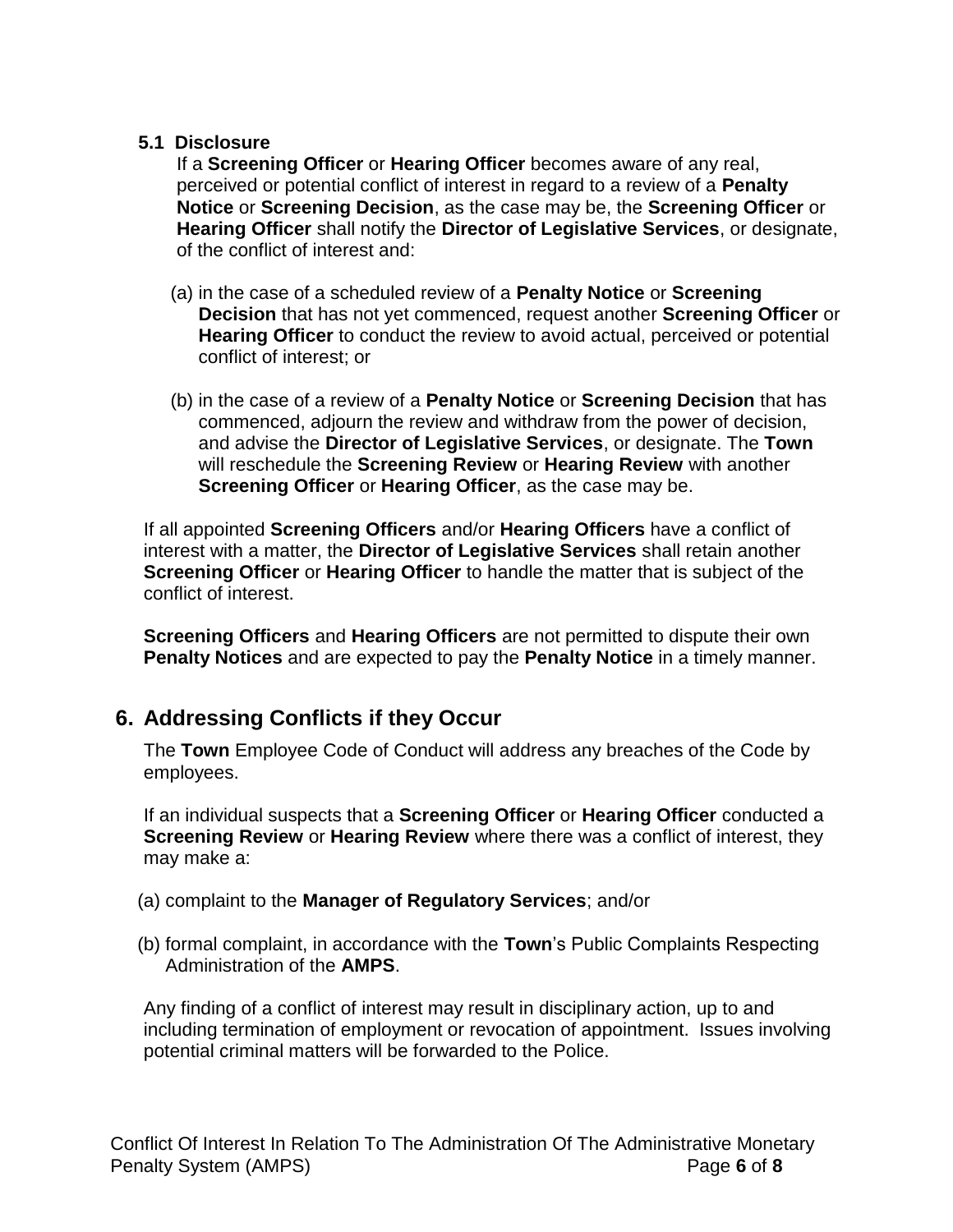### **7. Influence**

No **Person** shall attempt, directly or indirectly, to communicate with employees or other individual performing duties related to the administration of **AMPS** for the purpose of influencing or interfering in, financially, politically or otherwise the administration of **AMPS** or any particular Penalty Notice, except a **Person** who is entitled to be heard in a **Screening Review** or **Hearing Review**. These exceptions include:

(a) a **Person** who is entitled to be heard in the proceeding;

(b) the **Person**'s lawyer, authorized agent or authorized representative.

If an individual attempts to influence a **Screening Officer** or **Hearing Officer**, contrary to the above, the **Screening Officer** or **Hearing Officer** shall report the incident to the Manager of Regulatory Services as soon as possible. No action will be taken against the **Screening Officer** or **Hearing Officer** for making any such report in good faith.

### **8. Charges under the Criminal Code of Canada or Other Statutes or Regulations**

Where a **Screening Officer** or **Hearing Officer** is charged with any offence under the Criminal Code of Canada, other Federal or Provincial statutes or Regulations, the charge shall be disclosed to the **Director of Legislative Services** within 5 business days of the charge being laid.

A determination will be made by the **Director of Legislative Services** as to whether or not an actual, potential or perceived conflict of interest exists or if public confidence in the administration of **AMPS** has been compromised and, if so, the **Screening Officer** or **Hearing Officer** may be removed from his or her duties until the final disposition of the charge.

### **9. Implementation**

This Policy shall form part of the orientation for all current and new **Screening Officer**s and **Hearing Officer**s and **AMPS** administration staff.

### **10. Accountability**

All **Screening Officers**, **Hearing Officer**s and Town staff involved in the administration of **AMPS** are responsible for adherence to this Policy. Accountability for interpretation of this Policy in relation to a real, potential or perceived conflict of interest shall be determined by the **Director of Legislative Services**. In making this determination, the **Director of Legislative Services** may consult with the Town Solicitor or senior management.

Conflict Of Interest In Relation To The Administration Of The Administrative Monetary Penalty System (AMPS) Page **7** of **8**